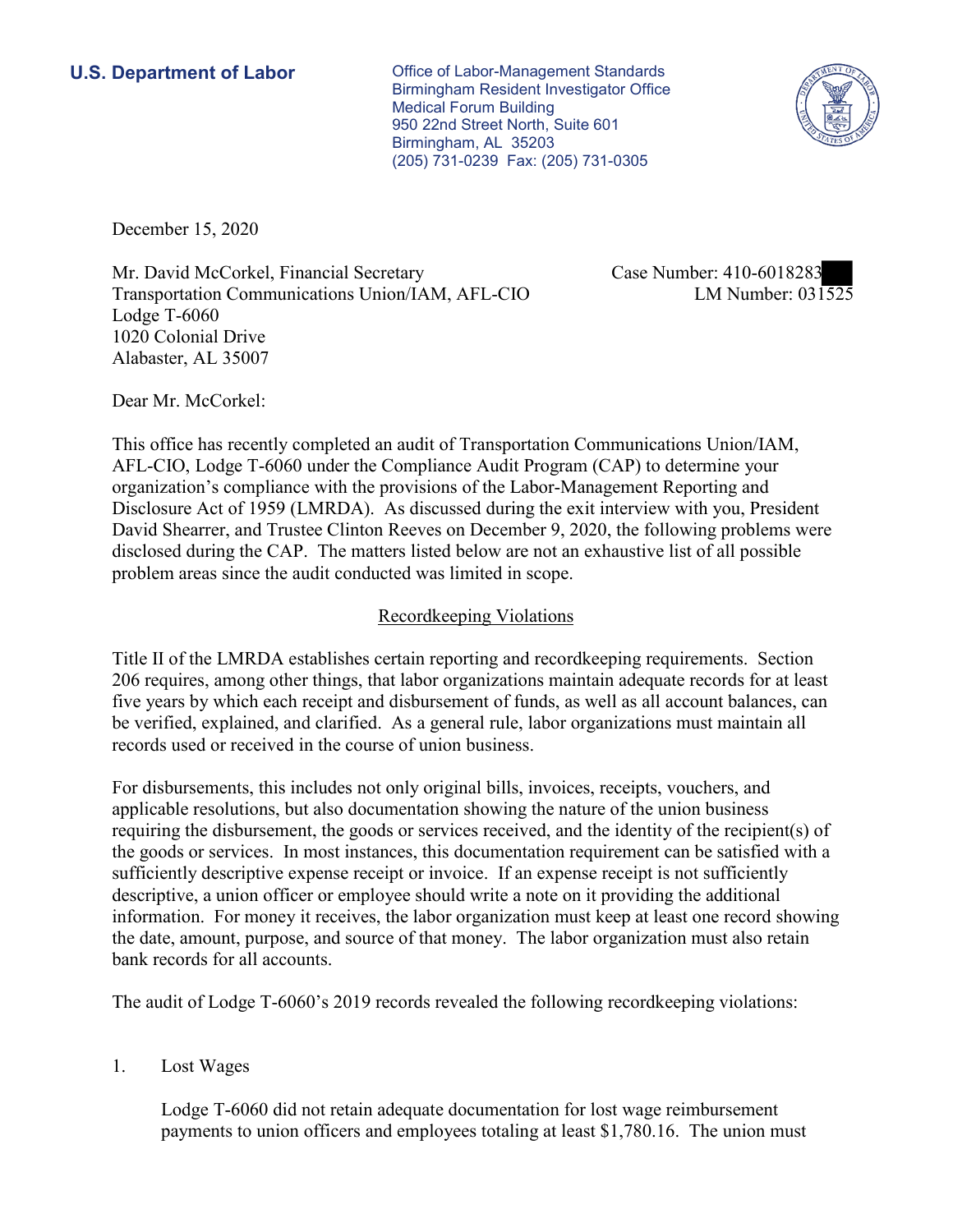description of the union business conducted. The OLMS audit found that Lodge T-6060 listed at all for the lost time payment. maintain records in support of lost wage claims that identify each date lost wages were incurred, the number of hours lost on each date, the applicable rate of pay, and a maintained lost vouchers; however, three of the vouchers did not have an adequate, detailed explanation of the type of union business conducted on each day lost time was claimed and instead listed only "union meeting", and did not include a claimant or approving official signature. In addition, one of the three vouchers did not have a reason

During the exit interview, I provided a compliance tip sheet, *Union Lost Time Payments*, that contained a sample of an expense voucher Lodge T-6060 may use to satisfy this requirement. The sample identifies the type of information and documentation that the local must maintain for lost wages and other officer expenses.

## 2. Meal Expenses

Lodge T-6060 did not require officers and employees to submit itemized receipts for meal expenses totaling at least \$113.63. The union must maintain itemized receipts provided by restaurants to officers and employees. These itemized receipts are necessary to determine if such disbursements are for union business purposes and to sufficiently fulfill the recordkeeping requirement of LMRDA Section 206.

where the officers or employees incurred meal expenses.<br>3. General Reimbursed Expenses Lodge T-6060 records of meal expenses did not always include written explanations of union business conducted or the names and titles of the persons incurring the restaurant charges. For example, a meal at Frankie&Johnnies (New Orleans, LA) on February 25, 2019, in the amount of \$45.23 did not have the names of attendees or nature of union business discussed. Union records of meal expenses must include written explanations of the union business conducted and the full names and titles of all persons who incurred the restaurant charges. Also, the records retained must identify the names of the restaurants

 number , dated October 28, 2019, in the amount of \$221.97 payable to Pelkey for -606<br>Finai<br>n Ex<br>ntatio Lodge T-6060 did not retain adequate documentation for reimbursed expenses incurred by Former Financial Secretary Todd Pelkey totaling at least \$221.97. For example, check "Election Expense" did not have a receipt, invoice, bill, or other supporting documentation.

As noted above, labor organizations must retain original receipts, bills, and vouchers for all disbursements. The president and treasurer (or corresponding principal officers) of your union, who are required to sign your union's LM report, are responsible for properly maintaining union records.

Information not Recorded in Meeting Minutes

4. Information not Recorded in Meeting Minutes<br>During the audit, Financial Secretary McCorkel advised OLMS that the membership authorized a \$300.00 donation to the Machinist Non-Partisan Political League in May 2019. The donation is a yearly event. However, there was not a union meeting held in May 2019 or June 2019. A review of the entire 2019 year of minutes do not contain any